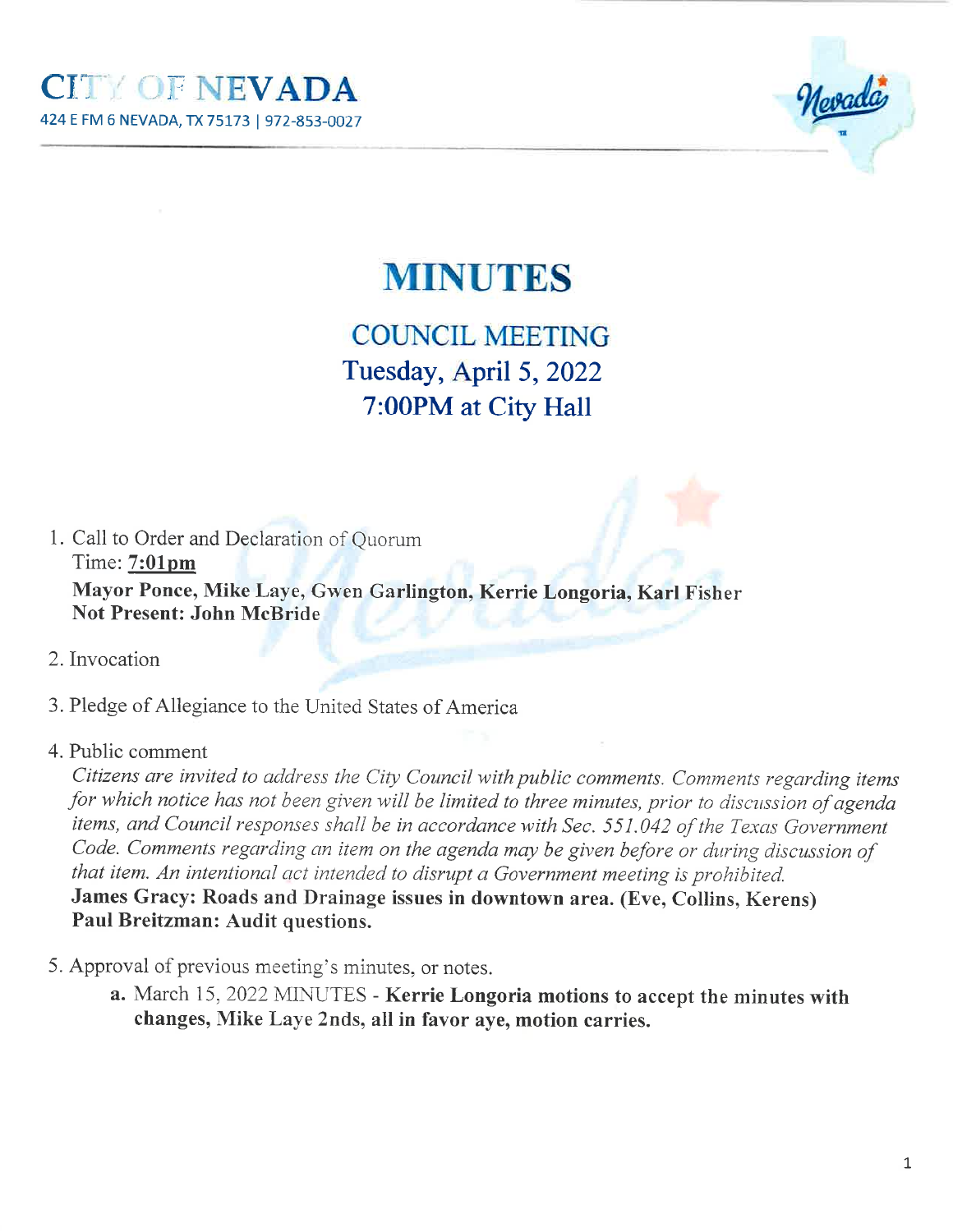- 6. Reports:
	- a. City Secretary Report Caldwell Park Volunteers contact Bryan Caldwell or City. Bryan Caldwell power washed the structure. He will paint on April 6, and cut trees back. Thank you, Bryan Caldwell, and volunteers for helping.
	- b. City Clerk Report No Report
	- c. Financial Report CPA will send the March report in time for the 05/03/22 council meeting.
	- d. Mayor Pro Tem Report Frontier should have everything covered within 3 weeks.
	- e. Mayor's Report/Status Mayor Ponce addressed his disappointment with a Blog that was created by an anonymous person, with uncredited, half-truth facts about the Cityand Council. Mayor Ponce also addressed a separate post in this blog, pertaining toNevada Volunteer Fire Department. The Mayor expressed concerns about the uncredited facts, and untruths towards the NVFD to respond to emergency calls fromthe community is a disservice to the volunteers that serve, and brings into questiontheir commitment to the roles.
	- f. NVFD Report (1st meeting of every month) Chief Anderson provided NVFD stats, and have an average of 9.45 minutes response time. The stats will follow page 3 of theminutes.
- 7. Business Session:
	- a. Discuss/Take Action: Hold first Public Hearing on Strategic Partnership Agreementwith Elevon Municipal Utility District No. 1.

Jim Shepherd spoke about the annexation of Nevada's ETJ property into Elevon MUD. The MIID will have Bonds on the land that will take years to pay off. The City of Nevada will have the ability to Annex this portion back into the cify, once the Bonds are paid off. There will be a disclaimer when the properfy is sold, that the homeowner is aware the properfy could be annexed into Nevada City limits,once the Bonds are paid off. The MUD is gifting 100K to the City of Nevada, to annex this portion of the ETJ. The Council requested the Attorneys andDeveloper attend the 2nd public hearing on April 19,2022.

NOTE: No action is needed. Just holding the 1<sup>st</sup> public hearing. Public Hearing closed øt 7:40pm

b. Discuss/Take Action: Cline Howell Addition Replat - 18448 and 18444 FM 543 ETJReplat. Requesting to re-plat the current 3.1710 acres into one 1.462-acre lot, and one 1.704-acre lot. Certified re-plats have been turned in, all fees have been paid, and Chris Donnan's report recommends approval. Mike Laye motions to approve thereplat, Gwen Garlington 2nds, all in favor aye, motion carries.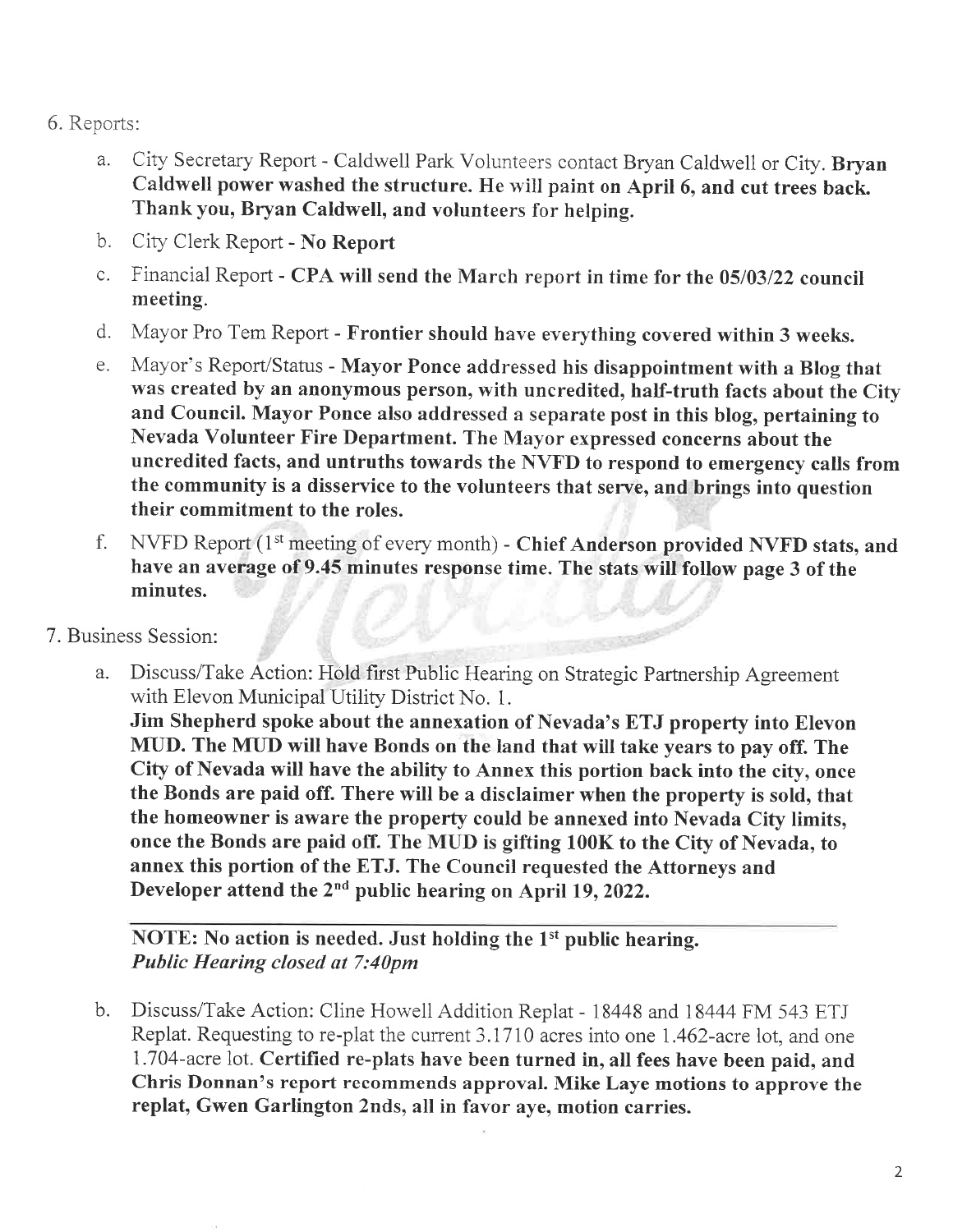### 8. Future Agenda Items

Future agenda items shall be designated by the Mayor. In addition, a motion and a second from any two Councilpersons shall be sufficient to add an agenda item for a future meeting. Staff and counsel shall have prior consent of the Mayor to add an agenda item for a future meeting.

2<sup>nd</sup> Public Hearing of Elevon MUD **RV** Storage **Nevada Lakes Phase 2 Streamline potholes Culvert maintenance quotes** 

## 9. Executive Session - Time: NO EXECITIVE SESSION HELD

As authorized by Section 551.071 (2) of the Texas Government Code, this meeting may be convened into closed. Executive Session for the purpose of seeking confidential legal advice from the City Attorney on any agenda item listed herein.

- 10. Regular Session: Reconvene from Executive Session Time:
- 11. If required, act on items reviewed in Executive Session.

12. Adjournment / Closing - Time: 7:48pm

Mayor Ponce

v Secretary, Judy Hill